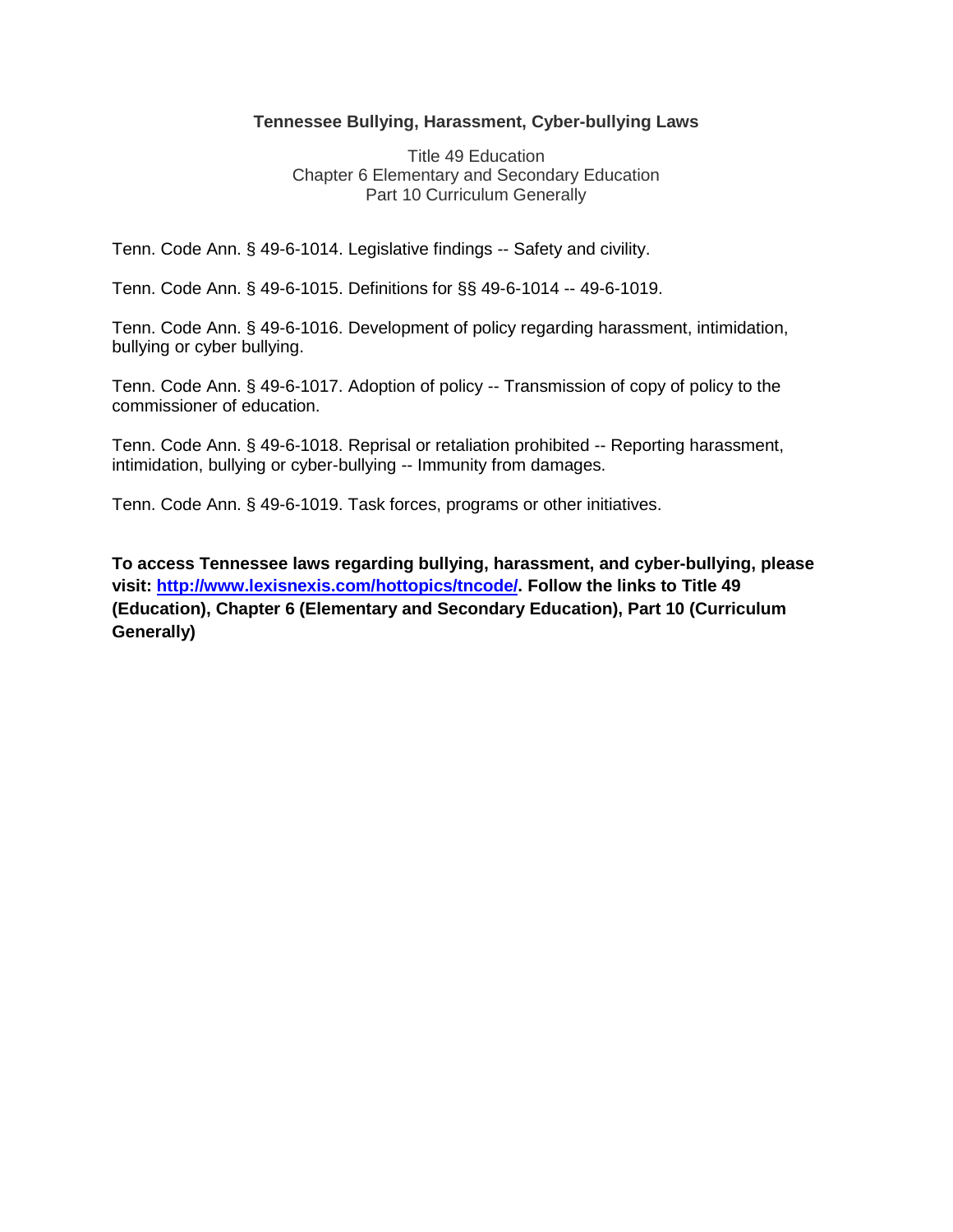# State of Tennessee **PUBLIC CHAPTER NO. 992**

#### **HOUSE BILL NO. 2641**

## **By Representatives Curtiss, Hardaway Substituted for: Senate Bill No. 2556 By Senators Ketron, Ford, Burks**

AN ACT to amend Tennessee Code Annotated, Title 39 and Title 49, relative to harassment and bullying.

BE IT ENACTED BY THE GENERAL ASSEMBLY OF THE STATE OF TENNESSEE:

SECTION 1. Tennessee Code Annotated, Section 39-17-308, is amended by deleting subdivision (a)(4) and substituting instead the following:

(4) Communicates with another person or transmits or displays an image without legitimate purpose with the intent that that the image is viewed by the victim by any method described in subdivision (a)(1) and the person:

(A) Maliciously intends the communication to be a threat of harm to the victim; and

(B) A reasonable person would perceive the communication to be a threat of harm.

SECTION 2. Tennessee Code Annotated, Section 49-6-1016, is amended by adding the following new subsection:

(c)

(1) Each LEA shall, at the beginning of each school year, provide teachers and school counselors a copy of the policy along with information on the policy's implementation, bullying prevention and strategies to address bullying and harassment when it happens. In addition, each LEA shall provide training to teachers and counselors regarding the policy and appropriate procedures relative to implementation of the policy. The department of education shall provide guidelines for such training and provide recommendations of appropriate, available and free bullying and harassment prevention resources.

#### (2) Each LEA shall also:

(A) At the beginning of the school year, make available to students and parents information relative to bullying prevention programs to promote awareness of the harmful effects of bullying and to permit discussion with respect to prevention policies and strategies.

(B) Beginning August 1, 2013, and annually thereafter, prepare and provide to the department of education a report concerning the number of bullying cases brought to the attention of school officials during the preceding year and the manner in which they were resolved or the reason they are still pending.